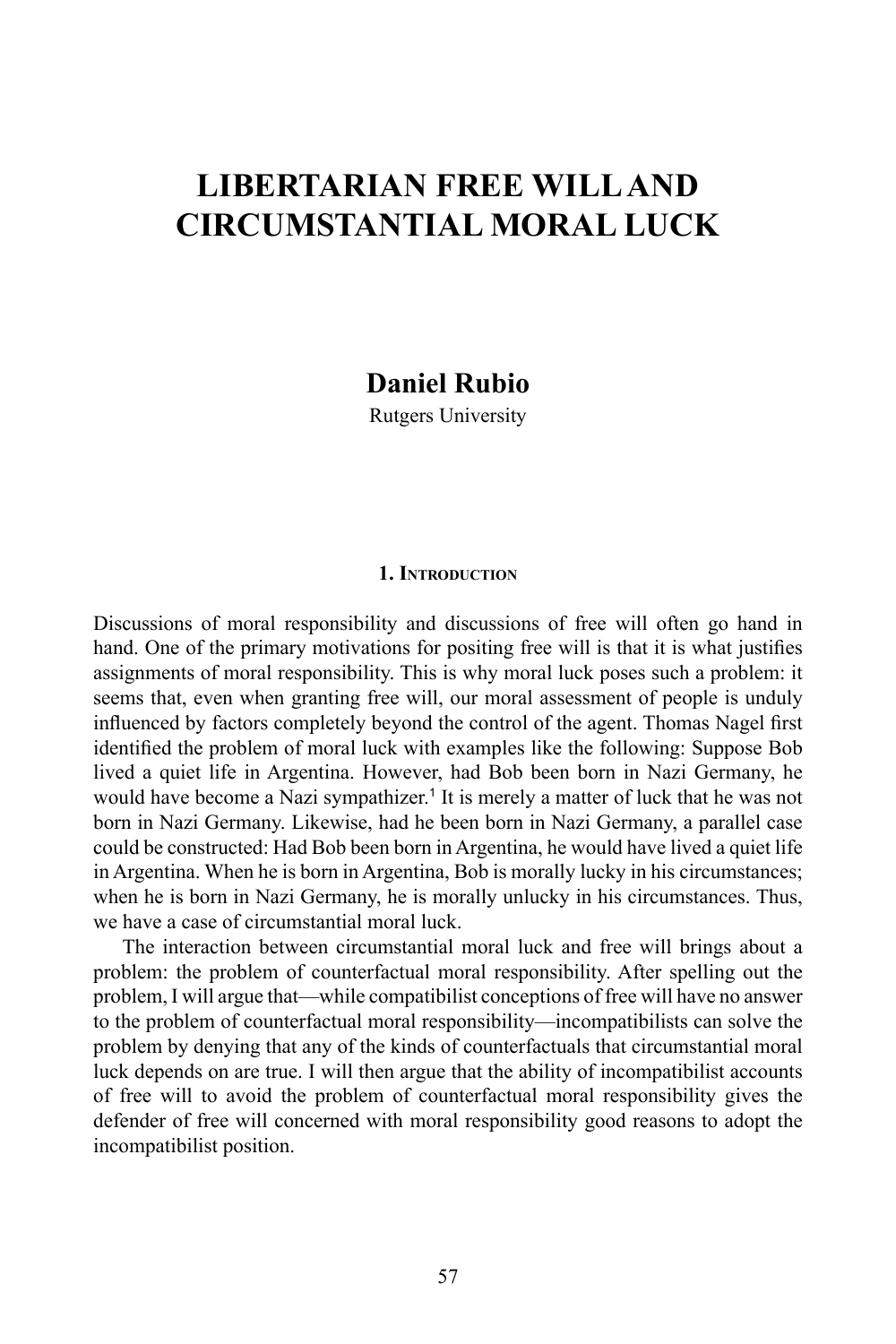# **2. The Problem**

The problem of moral luck comes because we consider the following principle, often referred to as the control principle, strongly intuitive:

(CP) We are morally responsible only for those things under our control

From this follows another strongly intuitive idea about moral judgment:

(CJ) Two people ought not be given different moral assessments if the only difference between them is due to factors beyond their control.

Nagel's counterexample about Bob seems to defy this principle. It is completely beyond Bob's control where he is born, and consequently it does not seem that the German collaborator should be judged less harshly than the Argentinean non-collaborator. Michael Zimmerman splits the idea of control into restricted<sup>2</sup> and unrestricted control. After dismissing the version of the puzzle relying on restricted control, he outlines the interesting puzzle of moral luck like this:<sup>3</sup>

- (1) *P* is responsible for *e*'s occurring only if *P* was in unrestricted control of *e*
- (2) No event is such that anyone is ever in unrestricted control of it
- (3) No event is such that *P* is morally responsible for it

Although he finds  $(1)$  in the argument clearly false, and indeed it seems so,<sup>4</sup> Zimmerman gives the following substitute that seems to capture the same intuition:<sup>5</sup>

 $(1^*)$  if (i) *P* made *d* in what he believed to be *s* (ii) *P\** would have made *d* in what he believed to be *s*, and (iii)  $P^{*}$ 's being in a situation that he believed to be *s* was not in  $P^{*}$ 's restricted control

then whatever moral credit or discredit accrues to *P* for making *d* also accrues to *P\**

(1\*) does not do the same work as (1) in the puzzle, for it leaves open another option: rather than abandon moral responsibility, we assign moral responsibility *counterfactually*. If Bob is such that he would have been a Nazi collaborator had he been born in Nazi Germany, then he is as morally blameworthy as someone who was born in Nazi Germany. The difference is merely one of circumstantial moral luck, and so if we are going to hold CP, and by extension CJ, we must assign Bob the appropriate blame. Zimmerman comes to this same conclusion.<sup>6</sup> But for what is Bob to blame? For being such that he would have been a Nazi collaborator had not luck intervened.<sup>7</sup>

What Zimmerman has identified can be called counterfactual moral responsibility, and it depends crucially on counterfactuals of freedom (CFs). A counterfactual is a CF iff it takes the following form: If *S* were in *C*, *S* would have *A*ed, where *S* is an agent,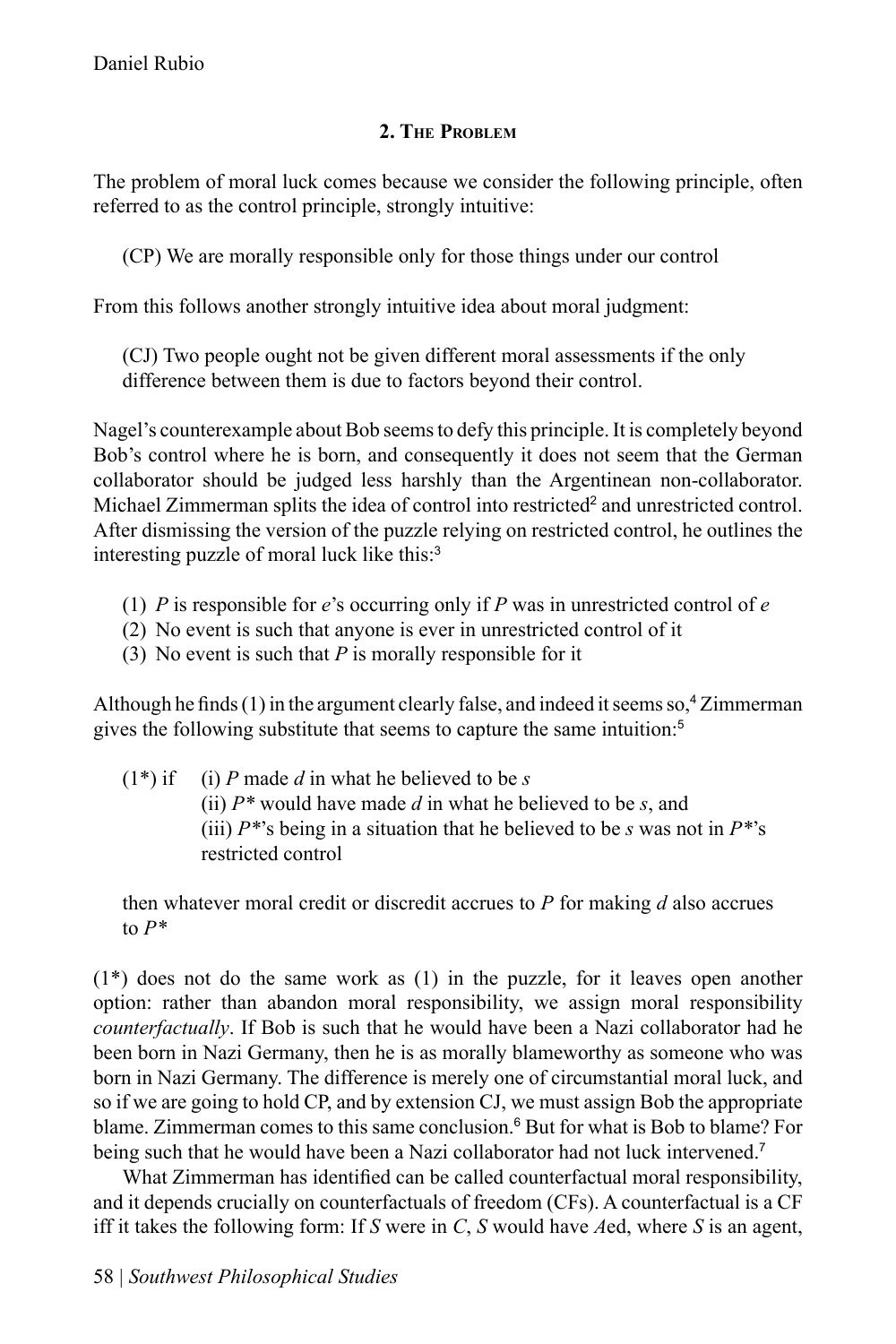*C* is a counterfactual circumstance, and *A* is a free action. On Zimmerman's account, Bob is morally blameworthy for having the following CF true of him: If Bob were in Nazi Germany, Bob would have become a Nazi collaborator.

Counterfactual moral responsibility is highly undesirable, because if it is true then, if ought implies can, it is not the case that each person ought to live a life free of moral blame. Consider:

- (1) Every person ought to live a life free of moral blame (assume for *reductio*)
- (2) Ought implies can (premise)
- (3) Counterfactual moral responsibility is true (premise)
- (4) If counterfactual moral responsibility is true, at least one person is counterfactually responsible for at least one morally blameworthy act (definition)
- (5) At least one person is counterfactually responsible for at least one morally blameworthy act  $(3 \& 4)$
- (6) If at least one person is counterfactually responsible for at least one morally blameworthy act, then it is not the case that every person can live a life free of moral blame (4, definition)
- (7) Every person cannot live a life free of moral blame  $(5 \& 6)$
- (8) If every person cannot live a life free of moral blame, and ought implies can, then it is not the case that every person ought to live a life of moral blame (2  $\&$ 7
- (9) It is not the case that every person ought to live a life free of moral blame (7  $\&$ 8, Contradiction)

The argument is valid, so one of its premises must be false. (2), (3), and (4) are the only options. (4) is extremely plausible—for it to be false, each person ought to be such that in any circumstance, she would avoid doing the morally blameworthy thing. There is strong empirical evidence to the contrary. (2) is also extremely plausible, and if ought does not imply can, then we are saddled with an obligation we cannot fulfill. This is to be avoided. That leaves (3), and (3) is counterfactual moral responsibility.

## **3. CFs and Libertarian Free Will**

The key step in the development of counterfactual moral responsibility deploys CFs. If there are no true CFs, or if the class of true CFs cannot support counterfactual moral responsibility, then there is no counterfactual moral responsibility. Although the idea of true CFs seems no less troublesome than any other true counterfactuals, I will argue that because of the indeterminism involved in the libertarian view of free will, there are few true CFs if the libertarian view of free will is correct.

A CF purports to establish what an agent would have done in a given nonactual situation. For the libertarian, the processes that govern these decisions are indeterministic. Consequently, using Lewis's semantics for counterfactual logic, such a contradiction can be shown. First, take a formal definition of libertarian free will: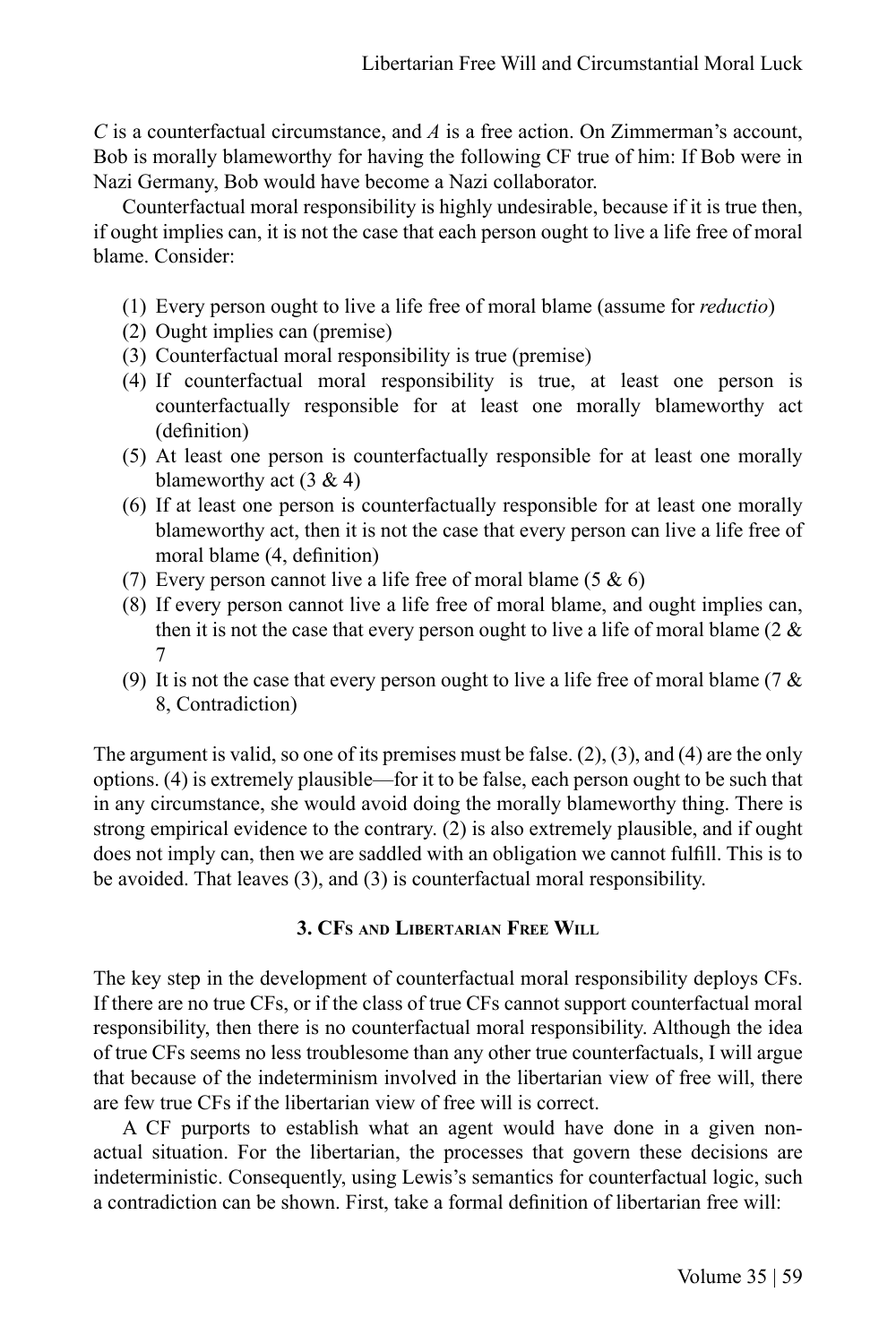- (1)  $(P \Diamond \rightarrow Q) \& (P \Diamond \rightarrow \neg Q)$
- $P = S$  were in *C* (*C* includes all circumstances save the ones to be described below)  $Q = S \, A$ s

(1) reads "if *S* were in *C*, it might be that *S A*s and if *S* were in *C* it might be that *S* does not *A*." It is analytically true that this entails and is entailed by libertarian free will. Now, take the paradigm CF

 $(2)$  P  $\Box \rightarrow Q$ 

(2) reads "If *S* were in *C*, *S* would *A*."

Two major systems of counterfactual logic have been proposed: that of Lewis, and that of Stalnaker. On Lewis's system, the "nearer than" relation is only transitive and reflexive, while for Stalnaker it is also total and antisymmetric. Consequently, the Lewisian system allows for ties between worlds for being the nearest possible world, while Stalnaker does not. If Lewis right, (2) is logically equivalent to (3):

$$
(3) \neg (P \Diamond \rightarrow \neg Q)
$$

Of course,  $(3)$  is the negation of the second conjunct of  $(1)$ , and therefore contradicts the formal definition of libertarian free will. If Stalnaker is right, however, (1) entails:

(4) 
$$
(P \square \rightarrow Q) \& (P \square \rightarrow \neg Q)
$$

On Stalnaker's system, (4) is a contradiction (on Lewis's system, its conjuncts are merely contraries). So either way, the truth of (1) implies the falsity of (2), and therefore of libertarian CFs.

There are three kinds of CF that avoid the Might-Would Interdefinability (MWI) Objection. The first two classes are familiar: counterpossibles and semifactuals with necessarily true consequents (for eample: if John were to go to the store, 2 squared would still be four). These include semifactuals where the antecedent entails the consequent (for instance, tautologous semifactual CFs). One other class is less obvious: CFs where the action involved is derivatively free.

CFs where the action is derivatively free concern those cases that are typically problem cases for libertarians. Addiction is a prime example, although what applies to addiction applies to any situation in which a libertarian must argue for derivative rather than direct freedom. In those cases, (1) of the MWI Objection is not applicable, because its second conjunct is false.

Consequently, there are some true CFs, but the class of true CFs is quite small. Furthermore, none of those remaining is suitable to establish counterfactual moral responsibility. Counterpossibles never could have obtained, and if the universe is indeterministic in the way libertarian free will supposes it to be, action-counterfactuals will hardly ever be included amongst those where the probability of the consequent,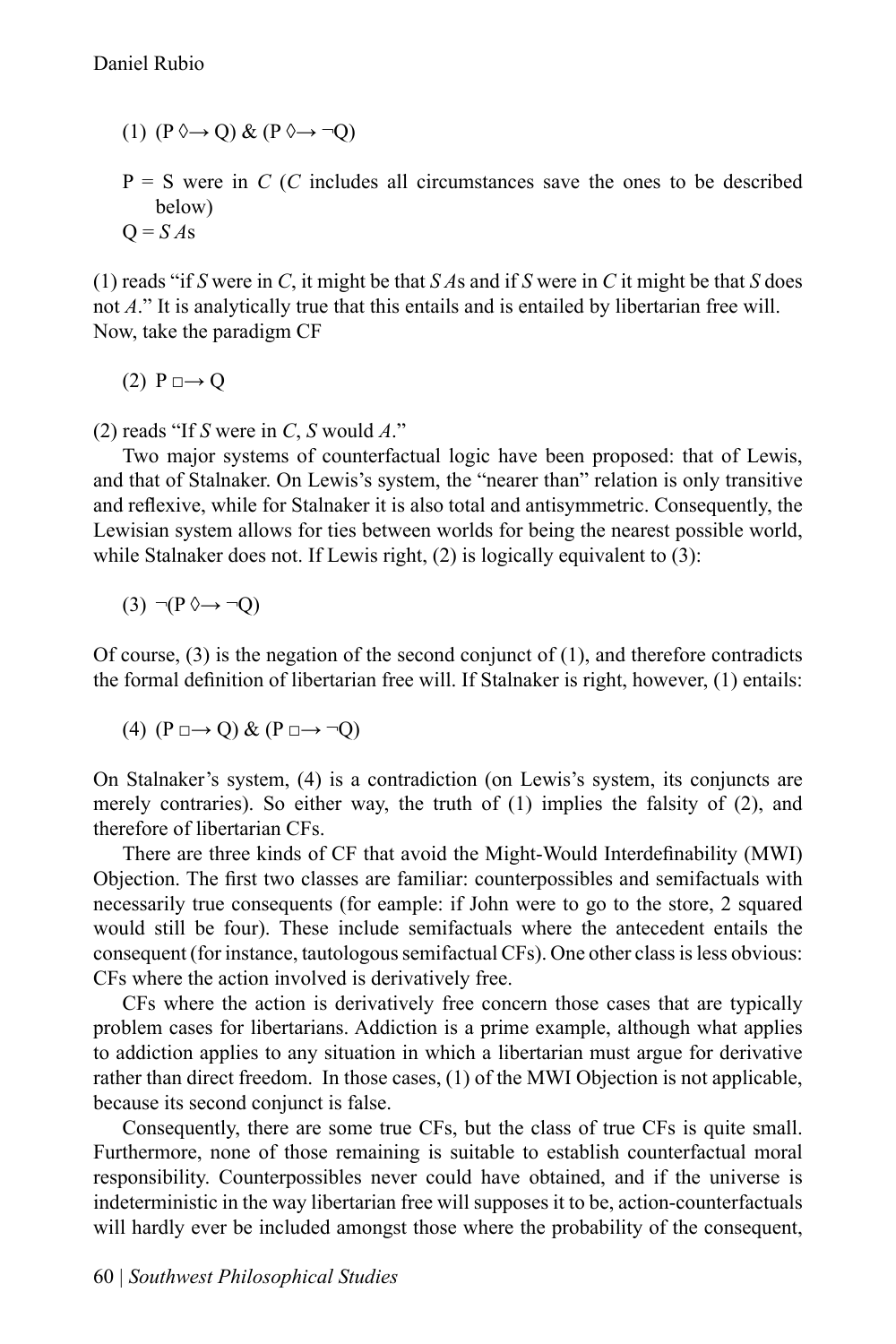given the truth of the antecedent, is equal to 1. Finally, in the case of addiction, the freedom (and therefore the responsibility) derives from previous choices, about which there are no true CFs. Without the right sort of true CF, the argument for counterfactual moral responsibility fails. Thus, on the libertarian view, (3) in the *reductio* argument is false, and so the problem of counterfactual moral responsibility dissolves.

## **4. Objections**

### *4.1 A Probabilistic Counterargument*

However, this is not the whole story. Zimmerman thinks that circumstantial moral luck is ineliminable.<sup>8</sup> This seems correct, for, it may be argued, a new problem may be proposed with sentences like *L*:

(L)  $P(C|N) > P(C|A)^9$ 

 $C =$  Performing the act of Nazi collaboration  $N =$ The circumstance of living in Nazi Germany in 1942  $A =$ The circumstance of being born in Argentina after 1945

In this case, while libertarian agents cannot be placed in circumstances where they *would* commit morally blameworthy actions, they can be circumstantially excluded from certain classes of actions. Furthermore, they can be placed in situations where the probability of good actions is increased, thereby (if good actions make for improved character) making blameworthy actions less likely.

There are two problems with this counterargument. The first is that *L* is false (as I shall argue shortly). However, even if it were true (and certainly *L*-like sentences are true of some people) *L* would still be insufficient to establish counterfactual moral blame, and so the circumstantial moral luck that remains will not be able to generate the problem.

*L* claims that the probability of Nazi collaboration given being born in Argentina after 1945 is less than the probability of Nazi collaboration given living in Germany in 1942. Since being born in Argentina after 1945 entails being unable to collaborate with the Nazis,  $P(C|A)=0$ . Thus, for *L* to be true,  $P(C|N)$  must always be greater than 0. Intuitively, this seems true; the libertarian is committed to the principle of alternate possibilities, so for any libertarian agent with the opportunity to collaborate with the Nazis, possibly that agent chooses Nazi collaboration. Consequently, all that is required for the truth of *L* is what I will call the possibility-probability inference (PPI):

PPI: ◊(E & K)→P(E|K)>0<sup>10</sup>

 $E =$  Any event

 $K = All relevant background information (history of the world to the time of$ the event, complete description of the world at the time of the event, laws of nature, etc)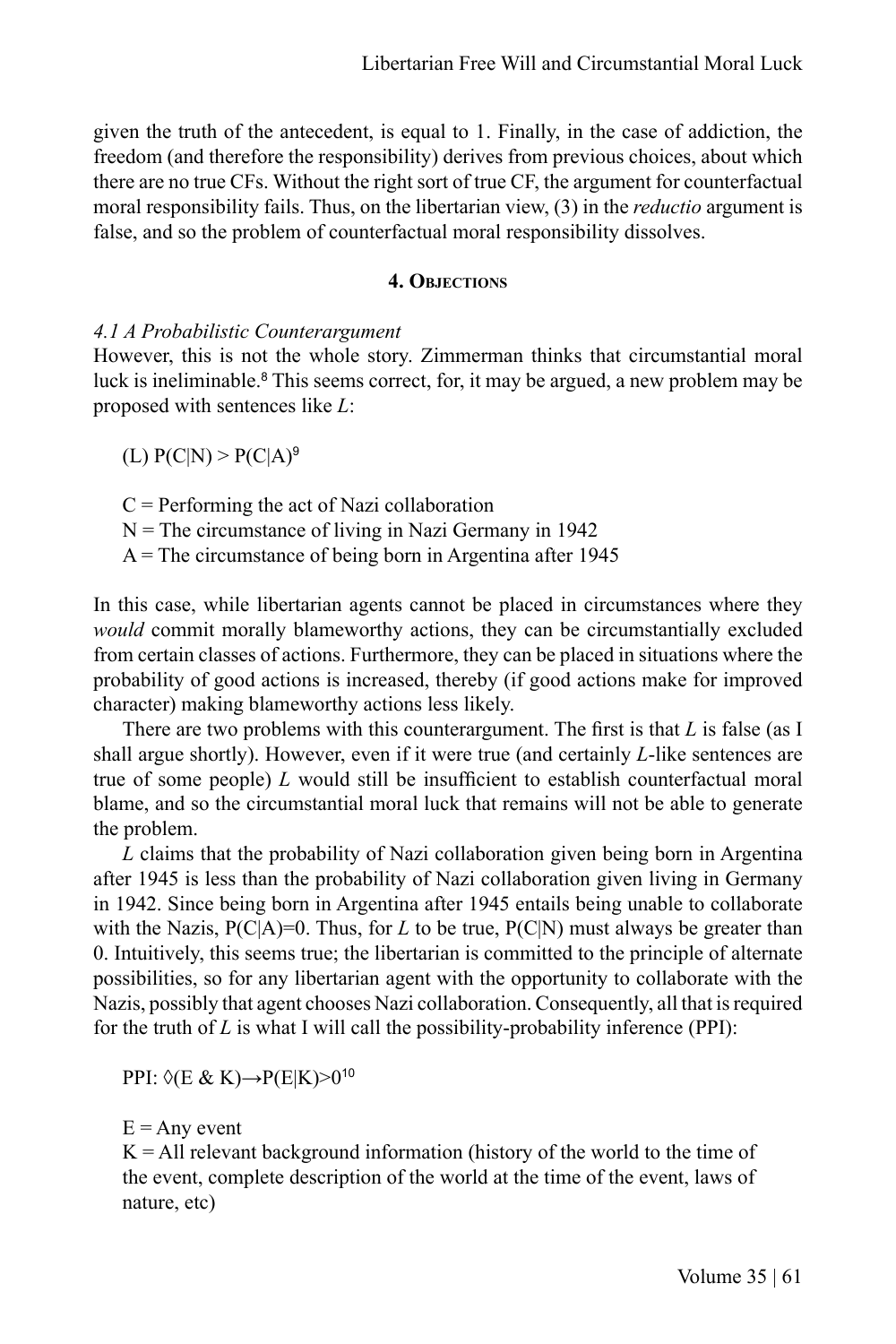In essence, PPI represents the assumption that every broadly logically possible event on a given set of background information has a probability greater than 0.

While PPI seems plausible, it fails. The probability calculus works on standard analysis; thus, while for any even probability distribution over a finite field, the probabilities sum to one, this fails for a countably infinite field. Anything with a chance of  $1/\infty$  is undefined (or, as a convention, assigned a probability of 0). Thus, if there are contingent events on a given set of background information with probabilities of  $1/\infty$ , then it is not true that every contingent event on a given set of background information has a non-zero probability, and PPI fails. Standard examples of such a chance include the chances that an infinitely fine dart hit any given point on a dartboard and that a dart hit a mathematical line across a dartboard. So there are chances of  $1/\infty$ , and consequently PPI fails.

If PPI fails, then it is possible for a contingent event to have probability 0, (or undefined) and consequently L is falsified, for it may be that some libertarian agent has sufficiently good character that even were she placed in Nazi Germany in 1942, the probability of her collaborating with the Nazis is 0, and therefore not greater than the probability of her collaborating with Nazis when she is placed in circumstance that entail her not collaborating with Nazis.

Nevertheless, suppose *L* were true: would that still establish counterfactual moral blame? It seems not. On the libertarian view, no matter what the objective probability of an act, unless it is merely a derivatively free action, it is indeterministic whether or not the agent will commit any given possible act. If that is true, then the possibility of doing otherwise will always eliminate the true "would counterfactual," and with the true "would counterfactual" eliminated, so is counterfactual moral responsibility.

## *4.2 A Final Objection*

Norvin Richards argues that we assess agents based on what they do, not on what they would have done.<sup>11</sup> We do this because the only way to know what an agent would do in a given situation is to see what an agent in fact did when that situation obtained. Two agents may well be *deserving* of the same assessment, but luck makes that desert more or less clear.<sup>12</sup> This is why we do not assign blame counterfactually. While this may go some way toward explaining our moral practices, it is does not solve the problem of counterfactual moral responsibility. The objection is merely epistemic. We do not wish to be only epistemically morally blameless, but actually morally blameless. Consequently, while our epistemic position may explain why we assign blame differently based on luck, it cannot be used as a basis for a lucky difference in deserved blame.

## **5. Conclusion**

The puzzle about moral luck arises because we find the control principle to be a highly intuitive part of our received view of moral responsibility. The same can be said of the dictum "ought implies can." If the goal of morality is to live a life free of moral blame and we allow the right sort of true CFs, then the problem of counterfactual moral responsibility arises. Adopting the libertarian view of free will<sup>13</sup> allows a way out of